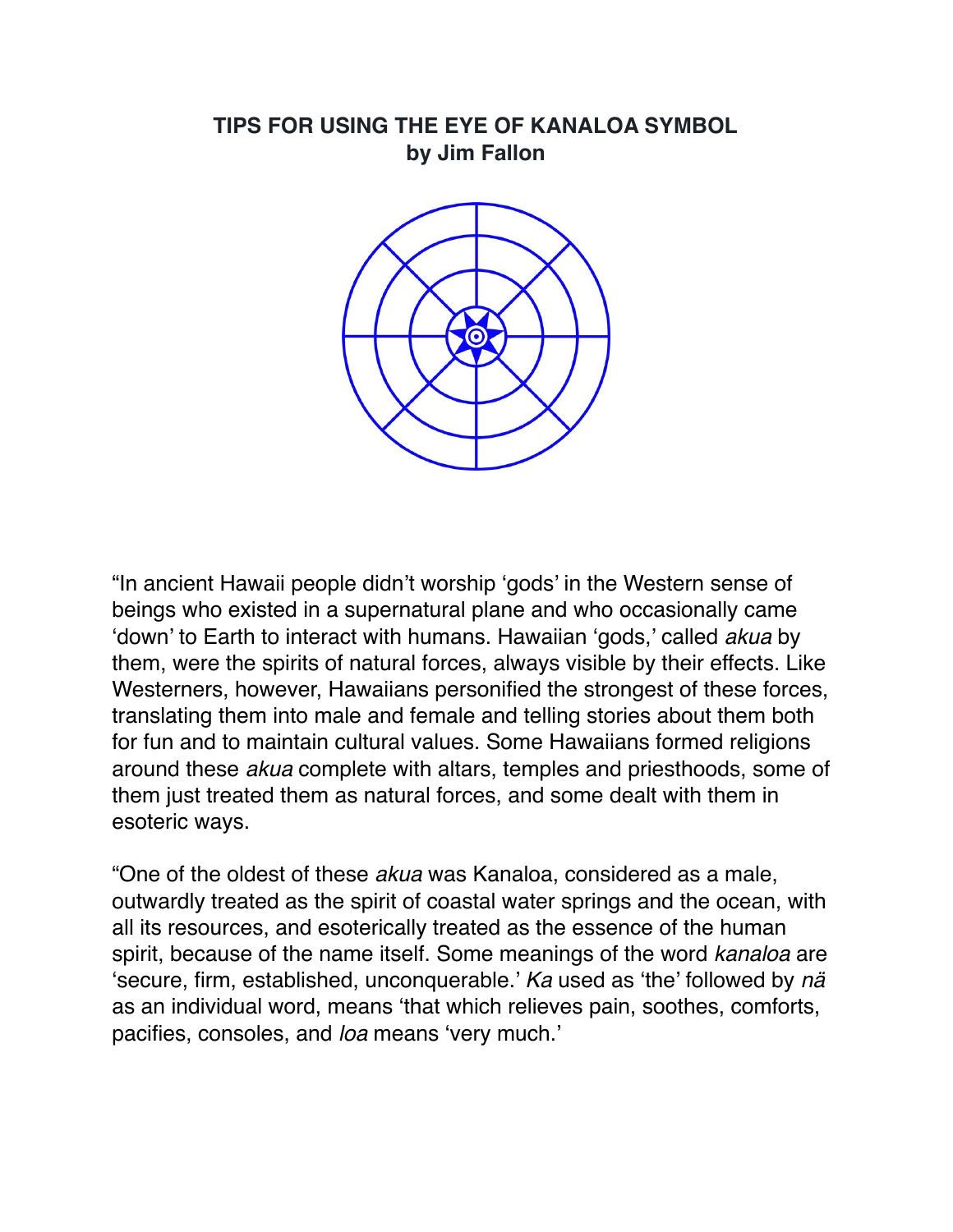"Wooden images of Kahaloa are very rare, but those that do exist have large, round eyes, unlike other Hawaiian images. In the Kahili family, originally of Kauai, it was taught that if you looked into the eye of Kanaloa you would be healed. In their tradition the Eye of Kanaloa was represented by four circles and eight radial lines. The circles, like leis, are symbols of Aloha (Love) and the lines are symbols of Mana (Power), because another meaning of that word is 'branching lines.' Together they represent Loving Power and Powerful Love. The seven-pointed star in the center represents the Seven Principles of Huna. The pattern itself radiates calm, peaceful, harmonious subtle energy."

*(The above information was provided by Serge Kahili King)*

# **Now For The Tips**

1. Harmonize Your Home

The Eye of Kanaloa radiates harmonious energy, helping you and whoever looks at it, or wherever is is placed to bring about harmony.

Use a copy of the Eye of Kanaloa (EOK) provided at the end of this article to hang in your home or workspace for harmonizing the energy of the area. You can even carry a copy with you when you travel. Sometimes, in an area, something just feels off and not right. For example, you rent a hotel room, and the previous guests were fighting all the time, or the prior guest was very angry all the time. You can use the harmonious nature of the EOK to shift the energy of the space whether at home or away.

## 2. Harmonize Geopathic Stress

There is no such thing as "negative" energy, but it can happen that the natural energy under or around a home or office can be too strong for some people, or be of a pattern that conflicts with one's personal energy field. Hanging or placing the EOK on several walls or surfaces of one or more rooms can harmonize the two patterns and make the rooms comfortable.

## 3. Manifesting

For manifesting a wish, you can write on a small piece of paper the desired goal and place it on the eye and this will increase the attractiveness of the goal to you or will bring the people into your life who will help you.